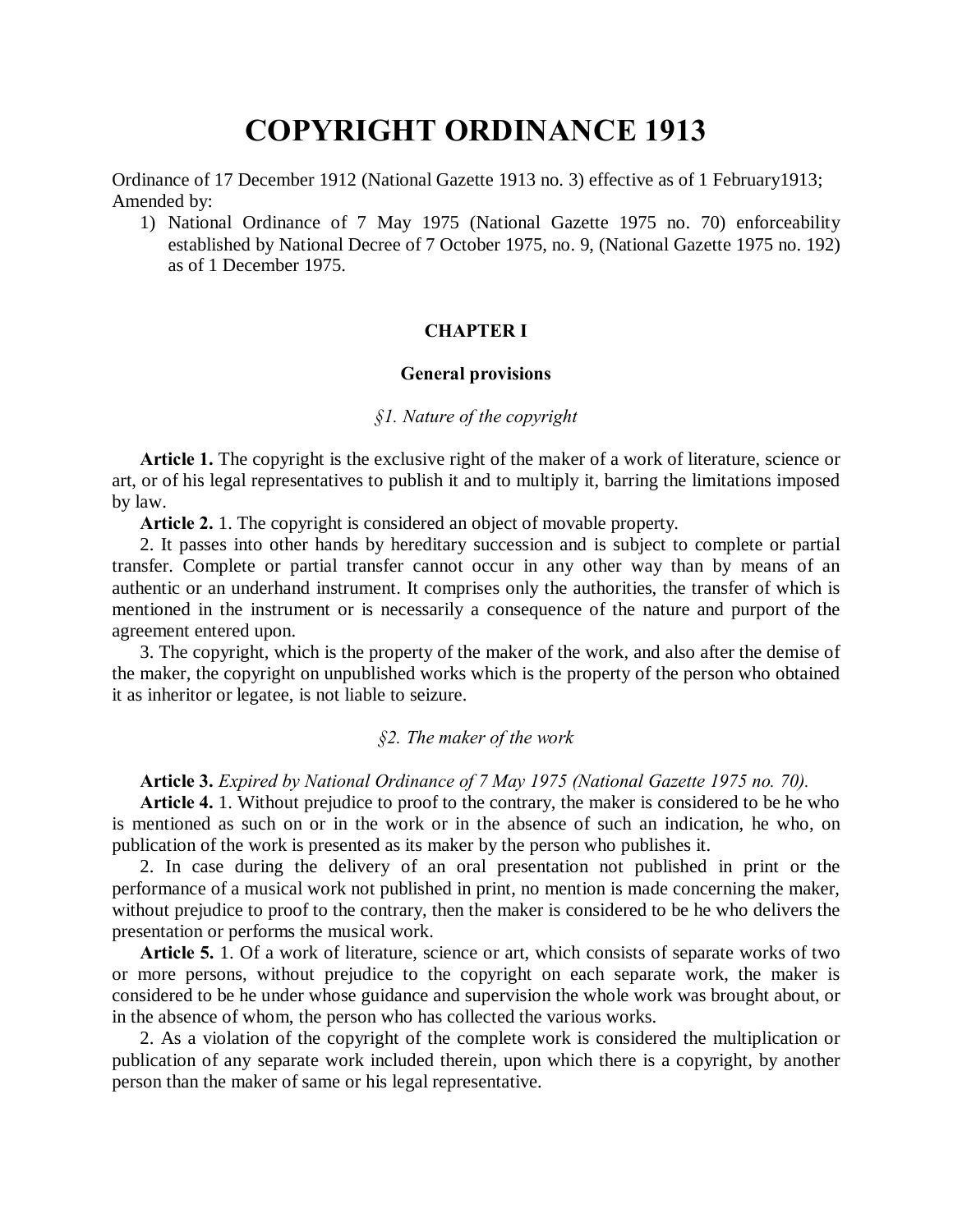3. In case such a separate work has not previously been published, then, unless agreed upon otherwise by parties, it is considered a violation of the copyright on the whole work, the multiplication or publication of that separate work by its maker or his legal representatives, in case in doing so no mention is made of the work of which it forms part.

**Article 6.** In case work has been brought about according to the design of another person and under his guidance and supervision the latter is considered to be the maker of the work.

**Article 7.** In case the labour, performed in the service of another person, consists of the making of certain works of literature, science or art, then, unless agreed upon otherwise by parties, the maker of those works is considered to be the person in whose service the works have been made.

**Article 8.** In case a public institution, a society, foundation or partnership publishes a work as originating from it, without mentioning in doing so any natural person as the maker, it is considered to be the maker of that work, unless it is proven that the publication under the abovementioned circumstances was unlawful.

**Article 9.** In case on or in any work which appeared in print the maker is mentioned or is not mentioned by his real name, the copyright can be exercised towards third parties for the benefit of the person entitled by the person who on or in that work has been indicated as the publisher of same or in the absence of such an indication, by the person who on or in the work is mentioned as the printer.

# *§3.The works on which copyright exists*

**Article 10.** By works of literature, science of art this ordinance understands:

1º. books, brochures, newspapers, magazines and all other pieces of writing;

2º. drama and musical drama;

3º. oral presentations;

4º. choreographic works and pantomimes, the manner of performance of which has been established in writing or otherwise;

5º. musical works with or without words;

6º. works of drawing, painting, building and sculpting, lithography, engraving and other illustrated work;

7º. geographical maps;

8º. designs, sketches and plastic arts, with regard to architecture, geography, topography or other sciences;

9º. photographic and cinematographic works and works produced according to similar procedures;

10º. works of art applied to industry;

and in general every product in the field of literature, science or art, in whatever manner or form it might be multiplied.

2. Translations, adaptations, musical arrangements and other multiplications in altered form of a work of literature, science or art, and also collections of several works, without prejudice to the copyright on the original work, are considered to be independent works.

**Article 11.** There is no copyright on laws, decrees and ordinances, issued by the public authorities, nor on judicial sentences and administrative decisions.

2. Nor does copyright exist on that which has furthermore been made public by or on behalf of the public authorities, unless that right has been reserved, either in general by law, decree or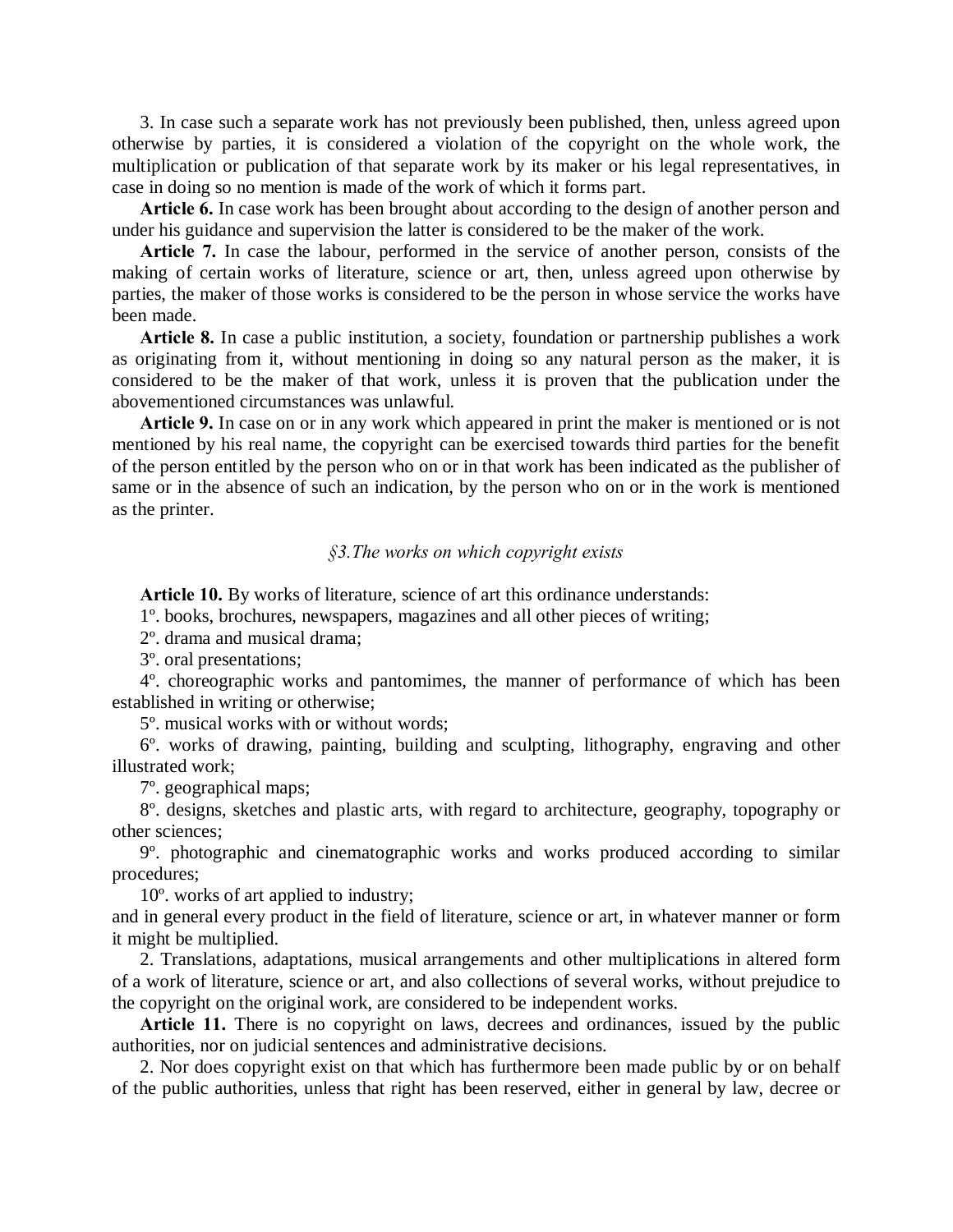ordinance, or in a given case as appears from an announcement on the work itself or on publication of same.

#### **§4. Publication**

**Article 12.** 1. By publication of a work of literature, science or art is also understood:

1º'. the publication of a multiplication of the whole work or part of the work;

2º'. the distribution of the whole work or of part of the work or of a multiplication of same, as long as it has not appeared in print;

3º'. the recitation, performance or presentation in public of the whole work or part of the work or of a multiplication of same.

2. By a recitation, performance or presentation in public is also understood one given in private, which is accessible upon payment, also if this payment is made by payment of a contribution or in some other manner. The same applies for an exhibition in public.

# *§5. Multiplication*

**Article 13.** By the multiplication of a work of literature, science or art is also understood the translation, the musical arrangement or stage adaptation and in general every complete or partial adaptation or imitation in altered form, which must not be considered a new, original work.

**Article 14.** By the multiplication of a work, which can be perceived by means of hearing, is also understood the manufacturing of rolls, gramophone records and other articles, meant to render the complete work or part of the work by mechanical means.

# **§6. Restrictions of the copyright**

**Article 15.** As a violation of the copyright on a newspaper or magazine is not considered the copying of articles, news items or other parts published therein, by another newspaper or magazine, provided that the newspaper or magazine, from which they were copied, be mentioned clearly.

2. However, novels and short stories, which have appeared in newspapers or magazines, may not be copied without permission of the maker or of his legal representatives.

3. A similar permission is required with regard to other newspaper or magazine articles, incase the maker or the editors have had an explicit statement included in the same issue of the newspaper or magazine, in which the article has appeared, whereby copying is prohibited.

4. The prohibition, as referred to in the abovementioned section, cannot be applied with respect to articles concerning political issues, news items or mixed messages.

5. The provisions are also applicable with respect to copying into another language than the one of the original article.

**Article 16.** 1. As a violation of the copyright on a published work of literature, science or art is not considered the copying of some brief parts of same or of some brief compositions or poems in anthologies and other works intended for education or some other scientific purpose, and also in announcements and reviews in newspapers and magazines, provided that in the copied part, composition or poem, or in the announcement or review, the work is mentioned from which it has been copied, and the maker, insofar as the latter has been indicated on or in the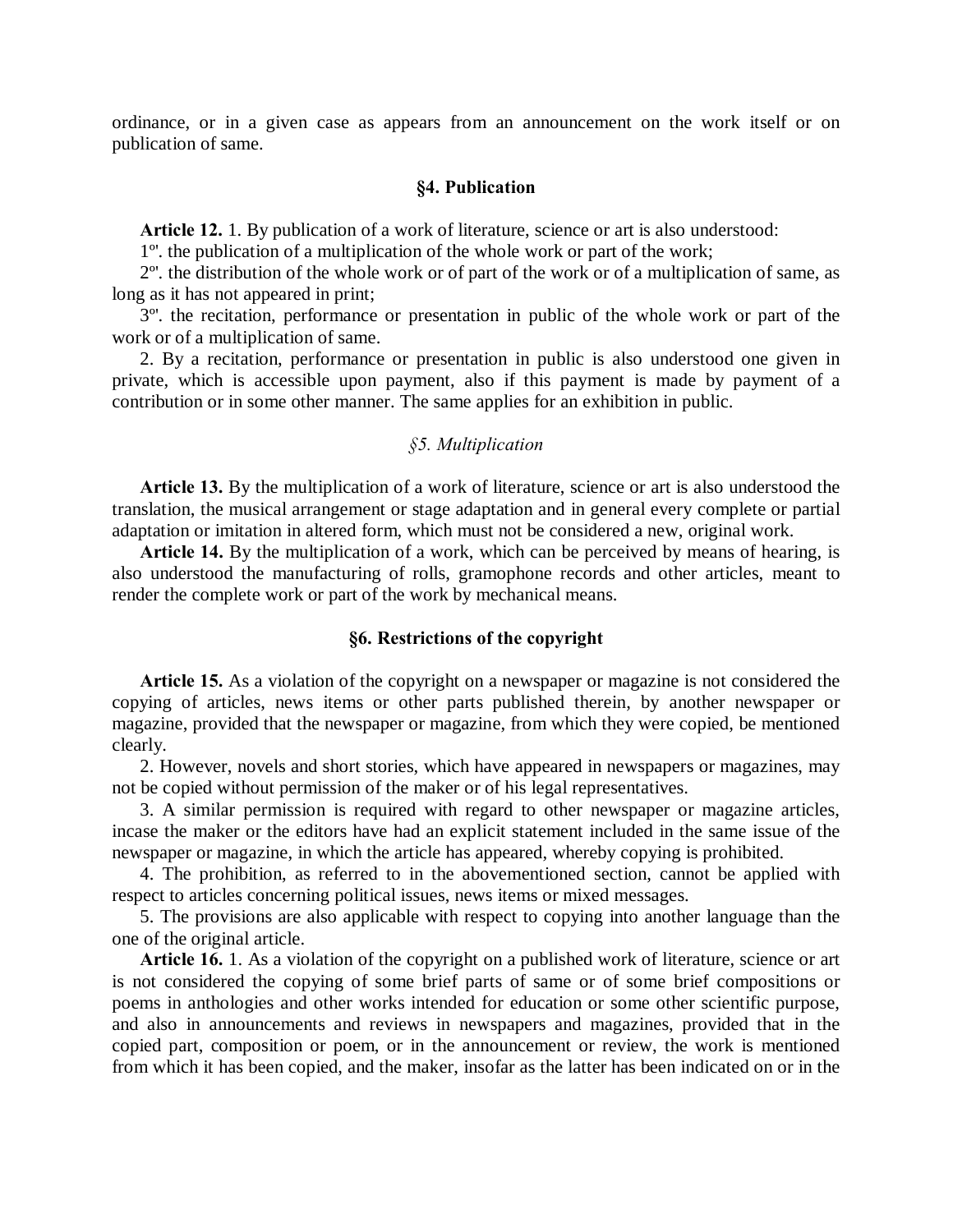work, is mentioned. This provision is also applicable concerning the copying into another language than the one of the original.

2. Where it concerns a work as referred to in article 10, 6º'., the complete work can be multiplied, under the same circumstances and conditions, provided that multiplication by its size or by the procedure according to which it has been produced, shows a clear difference with the original work; when two or more of these works have been published together, the multiplication of only one of them is permissible.

3. Of an oral presentation held in public, which has not yet been published in print. The essential contents can be mentioned in an account in a newspaper or magazine, provided the person who held the presentation is mentioned in doing so.

**Article 17.** 1. As a violation of the copyright on a work of literature, science or art is not considered the multiplication, which remains limited to a few copies and exclusively serves as private practice, study or use and where applicable, a work as referred to in article 10. 6°., by its size or by the procedure according to which it has been produced, shows a clear difference with the original work.

2. This provision is not applicable with respect to the copying of buildings. Article 18. As a violation of the copyright on a work as referred to in article 10, 6º., which has been positioned permanently visible on or along the public road, is not considered to be the multiplication, which by its size or by the procedure by which it has been produced, shows a clear difference with the original work, and limits itself, as to construction, to the external part of same.

**Article 19.** 1. As a violation of the copyright on a portrait is not, considered the multiplication of same by or for the benefit of the person whose portrait has been painted. Or after his demise, his next of kin.

2. Should one and the same portrait contain the picture of two or more persons, that multiplication is only free to each of them concerning other portraits than his own, with the permission of those other persons, or during ten years after their demise, of their next of kin.

3. Under next of kin are understood the parents, the spouse and the children.

4. With regard to a photographic portrait is also not considered a violation of the copyright the publication of same in a newspaper or magazine by or with the permission of one of the persons mentioned in the first section, provided the name of the maker, insofar as this is indicated on or with the portrait, is mentioned in doing so.

5. This article is only applicable with regard to portraits, which have been made incompliance with a commission by or on behalf of the persons of whom the portrait has been made, or that was given to the maker for their benefit.

**Article 20.** 1. Unless agreed upon otherwise, the person who is entitled to the copyright on a portrait, is not authorized to publish it without the permission of the person of whom the portrait was made or, during ten years after his demise, of his next of kin.

2. In case the same picture contains the portrait of two or more persons, then with regard to the whole picture, the permission is required of all the persons of whom the portrait has been made, or during ten years after their demise, of their next of kin.

3. The third and last sections of the previous article are applicable.

**Article 21.** Should a portrait have been made without the pertaining commission, given to the maker by or on behalf of the person portrayed, or for his benefit, then publication of same by the person who is entitled to the copyright on same is not authorized, insofar as a reasonable interest of the person portrayed or, after his demise, of one of his blood relations or in-laws in the second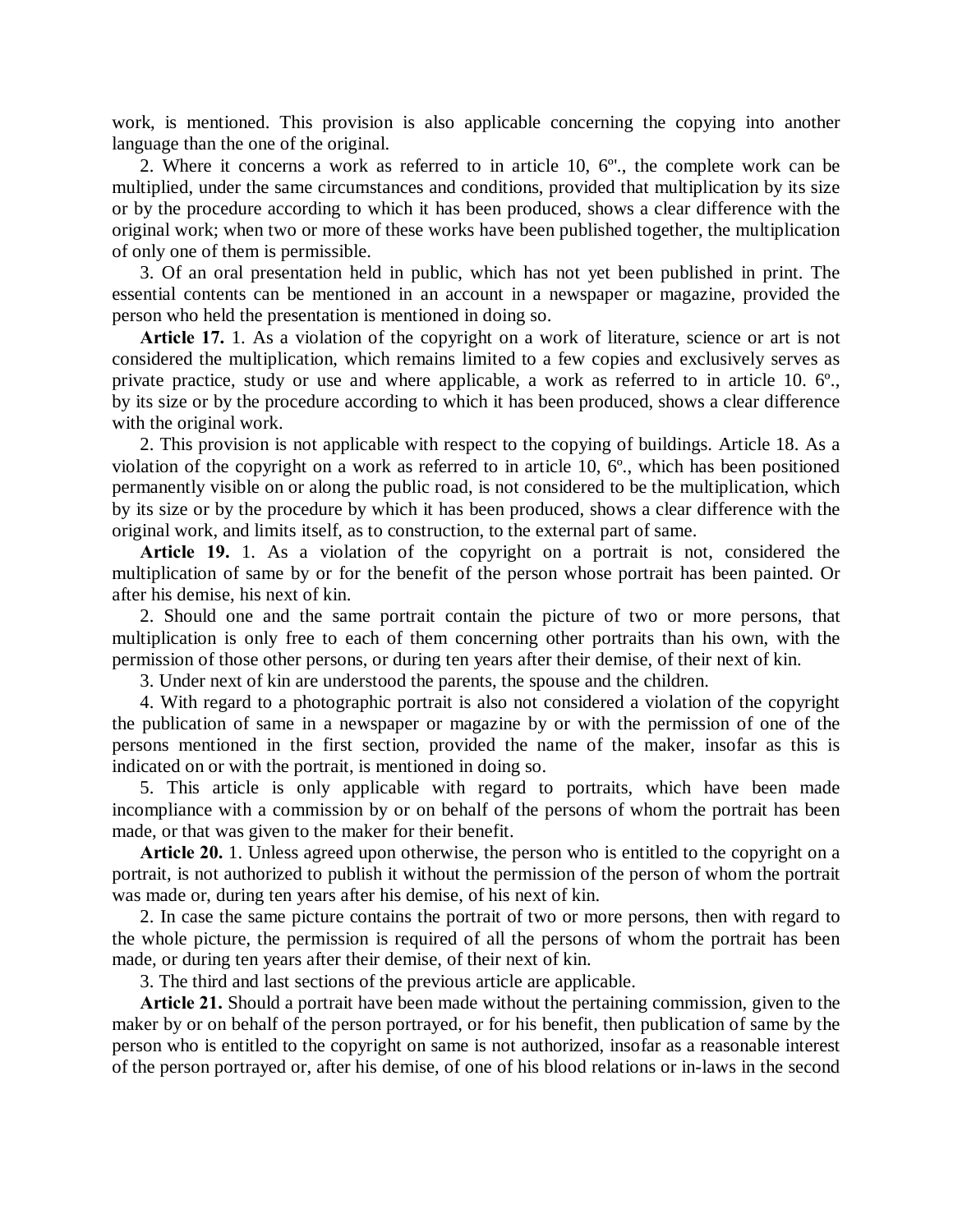degree, both in the direct line and in the collateral line, or of his spouse is opposed to the publication.

**Article 22.** In the interest of public safety and also in order to trace punishable acts, pictures of whatever nature may be multiplied by or on behalf of the Justice Department and publicly exhibited and distributed.

**Article 23.** Unless agreed upon otherwise, the owner of a work of drawing, painting, building or sculpture, or of a work of art applied to industry, is authorized to exhibit that work publicly or multiply it in a catalogue, with a view to selling it, without the permission of the person entitled to the copyright on same.

**Article 24.** Unless agreed upon otherwise, the maker of any work of painting remains authorized to produce similar works of painting, notwithstanding the transfer of his copyright.

**Article 25.** 1. No modification may be made to any work as referred to in article 10.1º through 9º., with the exception of buildings, without the permission of the person entitled to the copyright on same. In case the maker has transferred the copyright, then during his life his permission is also nonetheless required.

2. The same applies with regard to the title of the work and to the indication of the maker insofar as they appear on or in the work. Should however, a work not have been published under the real name of the maker, then after the demise of the maker, the person entitled tot he copyright is authorized to mention the real name of the maker on or in the work, in case the latter has authorized him to do so.

3. The provision of the first section does not apply with respect to changes of such a nature, that the maker or his legal representatives should not be allowed to refuse their permission thereto in good faith. Also the maker, even though he should have transferred his copyright, retains the authority to make such modifications to the work as he is permitted in good faith according to the rules of social intercourse.

#### **Chapter II**

#### **Maintaining the copyright and the provisions of Criminal Law**

**Article 26.** 1. In case two or more persons are entitled to a joint copyright on one and the same work, exercising and maintaining that right shall occur by all rightful claimants together, either for their benefit by the person appointed therefore by the rightful claimants by mutual consent, or in absence of agreement, at the request of the most directly interested party, by the Judge of First Instance of his place of residence.

2. If in this way two or more Judges of First Instance have made designations, then only the first one made has legal consequences.

3. No higher provision is available against the designation by the Judge of First Instance.

4. By mutual consent the rightful claimants are authorized to set aside the person designated by the Judge of First Instance or to replace him by someone else.

**Article 27.** Notwithstanding the complete or partial transfer of his copyright, the maker retains his authority to put in a legal claim to obtain a claim for damages against a person, who has violated the copyright.

**Article 28.** 1. The copyright gives the authority to seize objects, published in violation of that right, and also unauthorized multiplications, in the manner and with due observance of the provisions prescribed for the revindicatory attachment of movables, and either to claim same as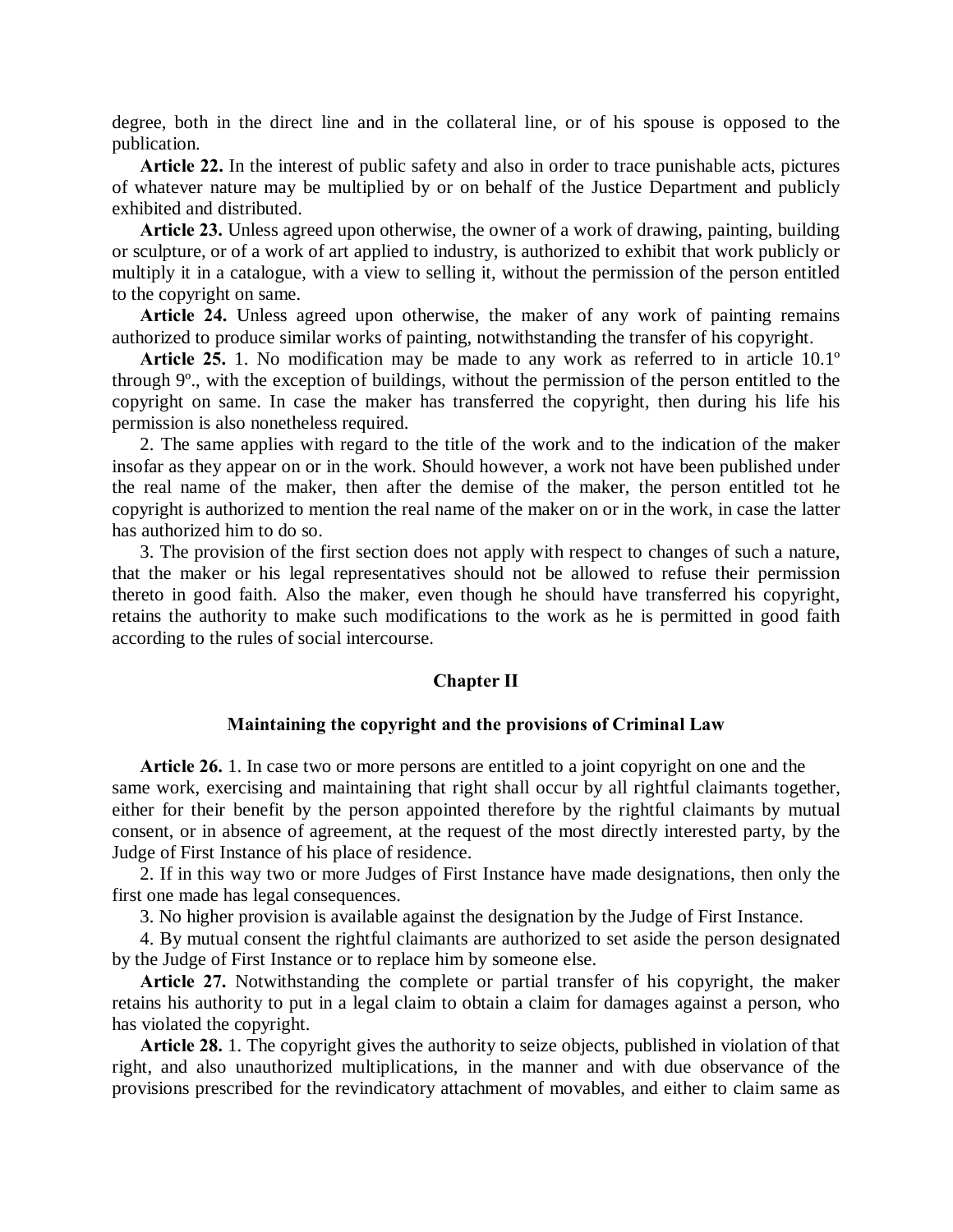his property, or to demand destruction or rendering useless of same. The same authority to seize and to claim exists with respect to the amount of the entrance fees, paid for attending a recitation, a performance or an exhibition or presentation, by which the copyright is violated.

2. In case delivery is demanded of the matters as referred to in the first section, the judge may order the delivery to be made only against payment of a certain compensation to be paid by claimant.

3. The two abovementioned sections of this article are exclusively applicable with respect to movables and to the matters, which by their destination are considered to be immovables.

4. With regard to other immovables, than those referred to in the previous section, by which the copyright is violated, the judge, on petition of the entitled party, can order the defendant to make such changes to same, that the violation of the copyright is lifted, while sentencing the defendant to the payment of a certain sum of money as compensation in case within a certain time the judge's order has not been complied with.

5. All this without prejudice to criminal prosecution due to violation of the copyright and the civil procedure to obtain a compensation.

**Article 29.** 1. The right as mentioned in the first section of the previous article cannot be exercised with respect to objects, in the keeping of persons who do not deal in similar objects and who obtained those objects exclusively for their own use, unless they themselves violated the relevant copyright.

2. The claim as referred to in the fourth section of the previous article, can only be brought against the owner or possessor of the unmovable object, who is guilty of violating the relevant copyright.

**Article 30.** In case a person, without being authorized thereto, publishes a portrait, then the same provisions apply with respect to the right of the person portrayed as has been stipulated in articles 28 and 29 with relation to the copyright.

**Article 31.** He who intentionally violates the copyright of someone else, is punished with a fine of one hundred to five thousand guilders. $<sup>1</sup>$ </sup>

**Article 32.** He who distributes or publicly offers for sale a work of which he knows, that a violation is made of the copyright of someone else, is punished with a fine of fifty to two thousand guilders.

**Article 33.** The crimes described in the two previous articles, are only prosecuted after a complaint lodged by the maker of the work, or of the person who is authorized to act in maintenance of the copyright, or, in case two or more persons are authorized, one of them.

**Article 34.** 1. He who intentionally, in any work of literature, science or art upon which there is a copyright, unlawfully makes any alterations in the name of same or in the indication of the maker, is punished with a fine of one hundred to five thousand guilders.

2. In case the work belongs to the sentenced person, it can be confiscated.

3. The crime is only prosecuted after a complaint lodged by the maker of the work, or by the person, who is entitled to the copyright on same. $<sup>2</sup>$ </sup>

**Article 35.** He who, without the pertaining authorization, publicly exhibits a portrait or in some other manner publishes it, is punished with a fine of four to two hundred guilders.<sup>3</sup>

<sup>&</sup>lt;sup>1</sup> The punishable actions mentioned in articles 31 and 32 are superfluously labeled as crimes in article 6 sub  $6^{\circ}$  jo. article 7 of the <sub>"</sub>Commencement Ordinance of the Criminal Code" (National Gazette 1918 no. 6).

<sup>&</sup>lt;sup>2</sup> This punishable act is moreover labeled as a crime in article 6 sub  $8^{\circ}$  jo. article 7 of the  $\sigma$ Commencement Ordinance Criminal Codeö (National Gazette 1928 no. 6).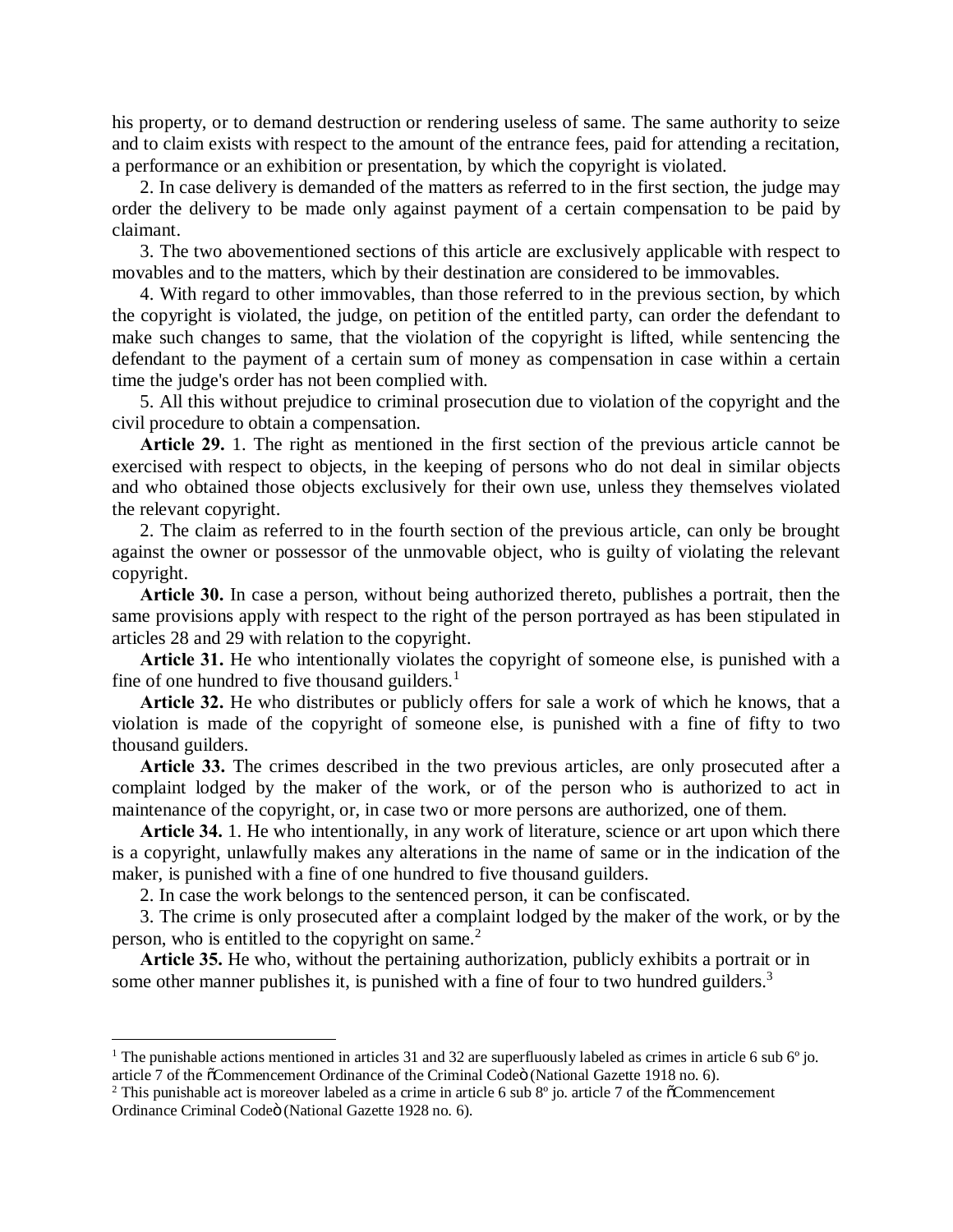**Article 36.** 1. The multiplications confiscated by the criminal judge are destroyed; however the judge can determine in the judgment that they shall be handed over to the person entitled to the copyright, in case the latter reports to the court registry to this end within a month after the sentence has become res judicata.

2. By the delivery the ownership of the multiplications passes into the hands of the rightful claimant. The judge may order, that the delivery shall only occur against a certain compensation to be paid by the rightful claimant, which shall accrue to the State.

**Article 37.** 1. With an imprisonment of eight days to two years or a fine of a hundred to five thousand guilders is punished:

1º he who on or in a work of literature, science, art or industry falsely places any name or any sign, or falsifies the real name or the real sign, with the aim of hereby rendering acceptable, that the work should be from the hand of the person, whose name or sign he affixed thereon or therein.

2º he who intentionally sells, offers for sale, delivers has in stock for sale or imports in to the colony a work of literature, science, art or industry on which or in which any name or any sign has falsely been affixed, or the real name or the real sign has been falsified, as though the work were from the hand of the person, whose name or sign has been falsely affixed thereon or therein.<sup>4</sup>

2. In case it belongs to the sentenced person, the work can be confiscated.

# **CHAPTER III**

# **The duration of the copyright**

**Article 38.** 1. The copyright shall expire by the lapse of 50 years, to be calculated from the day of the demise of the maker of the work, without prejudice to what was stipulated in the following articles of this chapter.

2. The duration of the jointly held copyright on the same work to which two or more persons are entitled as joint makers of same, is calculated from the day of the demise of the survivor.

**Article 39.** 1. The copyright on a work, on which or in which the maker has not been indicated, or not in such a way, that his real name is known through this, shall expire by the lapse of 50 years, to be calculated from the last day of the calendar year, in which the first publication of the work by or on behalf of the rightful claimant has taken place.

2. The same applies with respect to works in which, pursuant to article 7 or article 8, a public institution, a club, foundation or partnership is considered to be the maker, and also with respect to the works which have been published for the first time after the demise of the maker.

**Article 40.** 1. The exclusive right to translate a work that appeared in print expires through the lapse of 10 years, to be calculated from the last day of the calendar year, in which the first issue of the work took place by or on behalf of the rightful claimant, with respect to those languages, in which no translation of the work has been published by the maker or with his consent in one of the States, associated with the International Union for the protection of works of literature and art.

<sup>&</sup>lt;sup>3</sup> This punishable act is considered to be a summary offence pursuant to article 4 sub  $30^{\circ}$  jo. article 5 of the  $6$ Commencement Ordinance Criminal Codeö (National Gazette 1918 no. 6).

<sup>&</sup>lt;sup>4</sup> This punishable act is considered to be a crime pursuant to article 6 sub  $8^\circ$  jo. article 7 of the  $\sigma$ Commencement Ordinance Penal Codeö (National Gazette 1981 no. 6).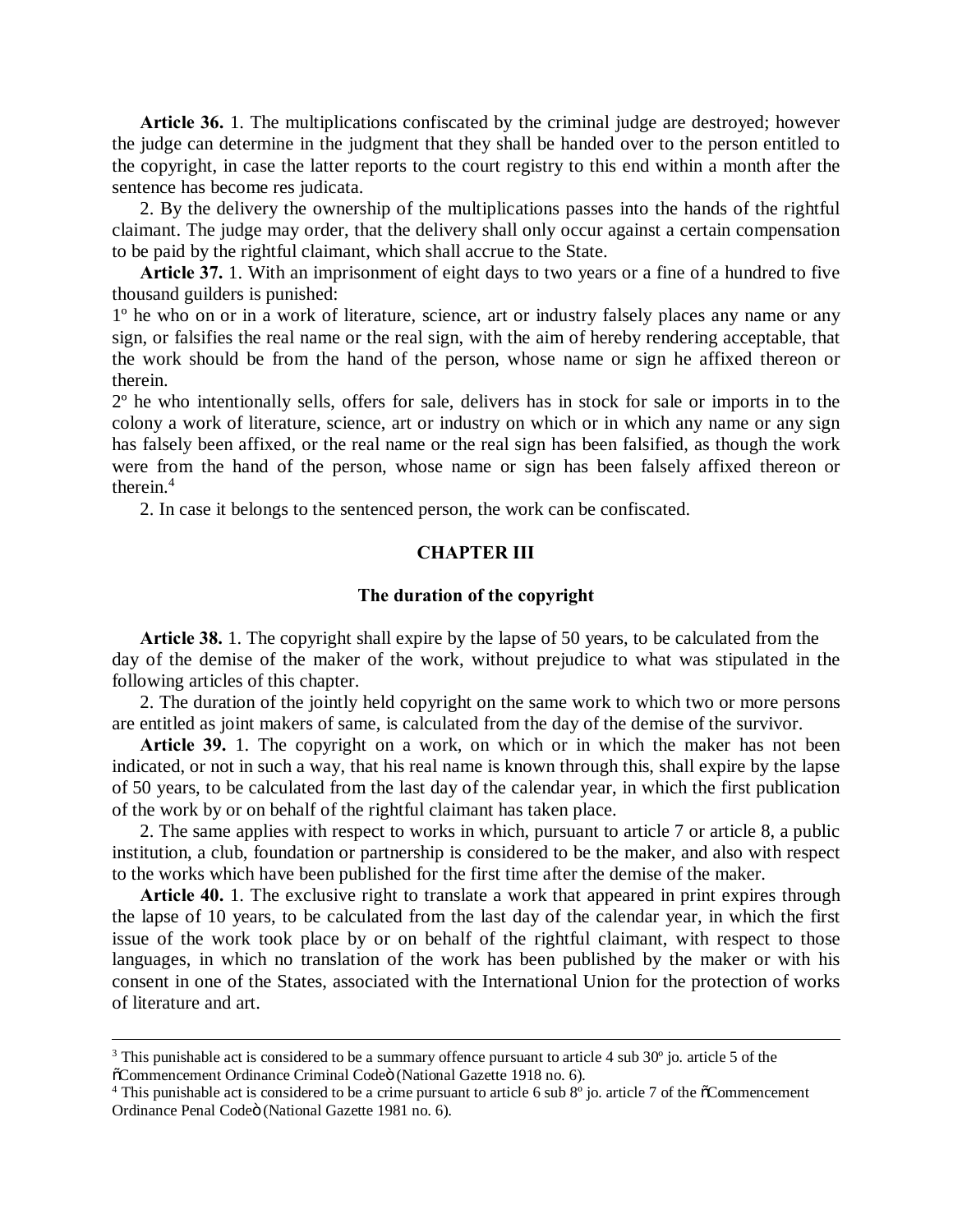2. The exclusive right to publicly hold recitations or performances or presentations of any work in another language than the original one, lasts as long as the exclusive translation right.

Article 41. The copyright on photographic and cinematographic works and also on works, produced according to similar working-methods, expires through the lapse of 50 years, to be calculated from the last day of the calendar year, in which the first publication of the work took place by or on behalf of the rightful claimant.

**Article 42.** 1. For the application of the provisions of the previous three articles, works appeared in installments, are considered to have been published only on the appearance of the last installment.

2. With regard to works composed of two or more parts, numbers or pages, which appeared in print at different times, and also with regard to reports and news items, published by societies or by private persons, each part, number, page or report and news item, is considered to be a separate work.

**Article 43.** In deviation insofar from the stipulations in this chapter, no appeal whatsoever can be made on copyright, the duration of which has already expired in the country of origin of the work.

### **CHAPTER IV**

#### **Transitional and final provisions**

**Article 44.** 1. On becoming effective of this ordinance the general ordinance of June 1883 (National Gazette No. 5), containing regulation of the copyright in the colony of Curaçao, expires.

2. However, article 11 of the latter article remains effective with regard to works and translations, sent in before said point of time.

**Article 45.** 1. This ordinance is applicable to all works of literature, science or art, which have been published for the first time in the Colony of Curaçao by or on behalf of the maker, either before, or after it became effective.

2. A work is published in the sense of this article, when it has appeared in print or, in general, when multiplications of same have been made public; the presentation of a play or piece of musical drama, the performance of a musical work, the exhibition of a work of art and the construction of a building are not considered to be a publication in that sense.

3. In deviation from the first paragraph, no rights and authorities for the maintenance of the copyright can be exercised with regard to actions, which at the moment at which they took place, were not unlawful, neither pursuant to any provision of a law, nor pursuant to any treaty.

**Article 46.** This ordinance recognizes no copyright on works, of which the copyright had expired at the moment that it became effective pursuant to articles 13 and 14 of the general ordinance of 20 June 1883 (National Gazette No. 5), containing regulation of the copyright in the colony of Curaçao.

**Article 47.** The copyright, obtained pursuant to the general ordinance of 20 June 1883(National Gazette No. 5), containing regulation of the copyright in the colony of Curaçao, is maintained after this ordinance has become effective.

**Article 48.** 1. He who before I January 1913, not being in violation of the regulations of the general ordinance of 20 June 1883 (National Gazette No. 5), containing regulation of the copyright in the colony of Curaçao, nor with those of any treaty in the colony of Curaçao,